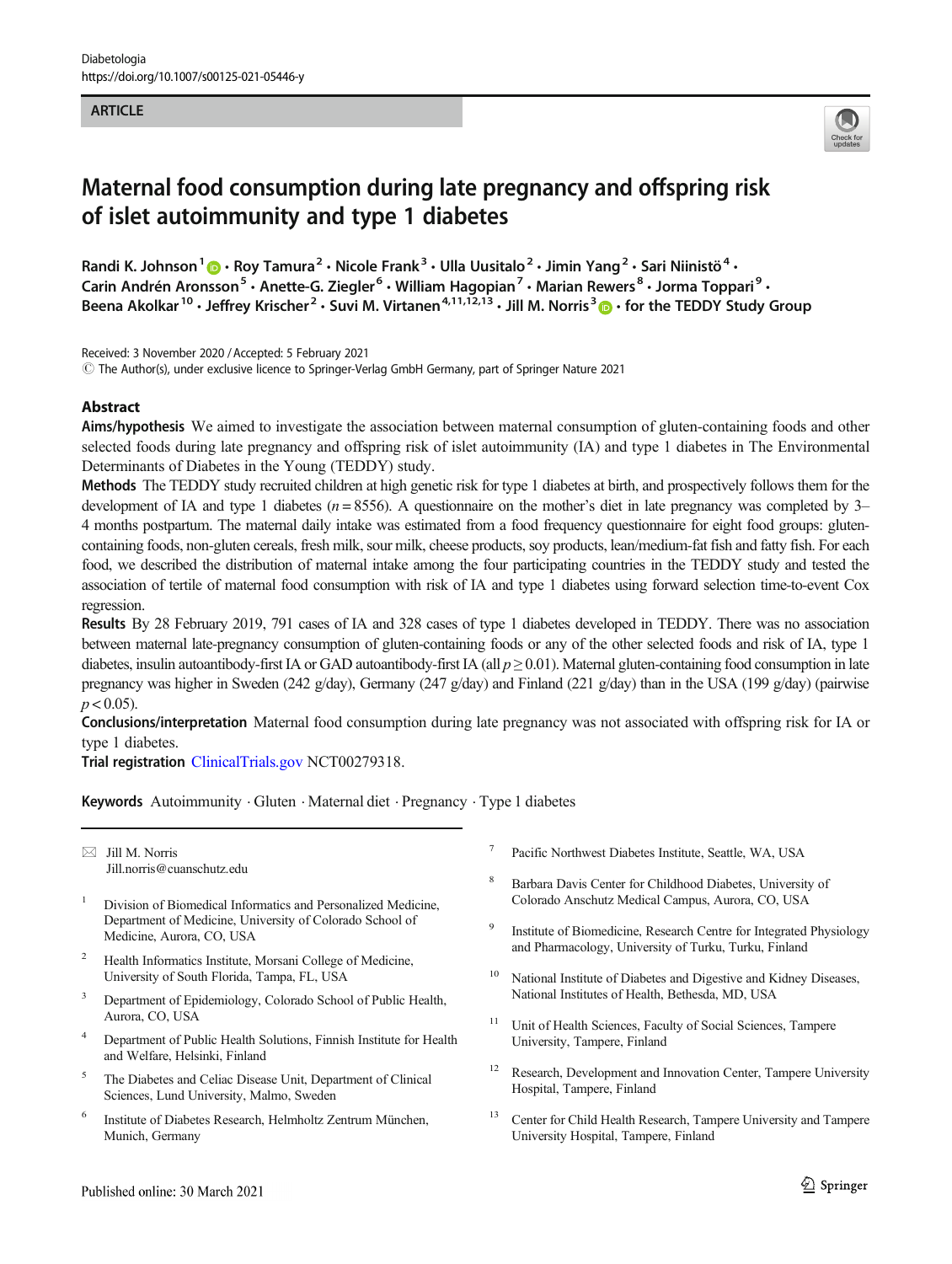# **Research in context**

#### What is already known about this subject?

Population-based studies have shown conflicting results regarding the relationship between maternal gluten  $\bullet$ intake and offspring risk of type 1 diabetes

#### What is the key question?

Is maternal consumption of gluten-containing foods, non-gluten cereals, milk, soy or fish products during late pregnancy associated with offspring risk for islet autoimmunity or type 1 diabetes?

#### What are the new findings?

Among high-risk children, maternal food consumption during late pregnancy was not associated with offspring risk for islet autoimmunity or type 1 diabetes

#### How might this impact on clinical practice in the foreseeable future?

 $\bullet$ Our results do not support the avoidance of gluten-containing or other foods during late pregnancy to modify the risk of type 1 diabetes in offspring

#### Abbreviations

| <b>FFQ</b>   | Food frequency questionnaire                  |
|--------------|-----------------------------------------------|
| <b>IA</b>    | Islet autoimmunity                            |
| $IA-2A$      | Insulinoma antigen-2 autoantibody             |
| IAA          | Insulin autoantibody                          |
| GADA         | GAD autoantibody                              |
| <b>TEDDY</b> | The Environmental Determinants of Diabetes in |
|              | the Young                                     |

## Introduction

Type 1 diabetes arises as a result of both genetic predisposition and exposure to non-genetic factors. The asymptomatic prediabetic period, called islet autoimmunity (IA), is characterised by the appearance of islet autoantibodies, which are highly predictive of type 1 diabetes [[1](#page-7-0), [2](#page-7-0)]. Dietary factors may contribute to the development of IA or type 1 diabetes. Most investigations of dietary factors have focused on the timing of introduction of certain foods in infancy [[3](#page-7-0)–[7](#page-7-0)] and the frequency or amount of food consumption during childhood  $[8-11]$  $[8-11]$  $[8-11]$ .

Relatively fewer studies have explored the relationship between maternal diet during pregnancy and the development of IA or type 1 diabetes in offspring  $[12–16]$  $[12–16]$  $[12–16]$  $[12–16]$  $[12–16]$ , despite the welldocumented impact of maternal nutrition on fetal development and childhood health outcomes [\[17](#page-7-0)–[19](#page-7-0)]. The studies exploring this topic have identified protective effects from vegetable consumption [[15](#page-7-0)], potato consumption [\[13\]](#page-7-0), dietary sources of vitamin D [\[12\]](#page-7-0) and consumption of butter, low-fat margarines, berries and coffee [\[14](#page-7-0)]. Maternal consumption of cereals, fish/dietary n-3 fatty acids and cow's milk reportedly had no effect on the autoantibody status of the offspring [\[12](#page-7-0)–[15,](#page-7-0) [20](#page-7-0)].

Gluten intake appears important in the development of autoimmune diseases, including celiac disease [\[21](#page-7-0)–[23\]](#page-7-0) and, at times, type 1 diabetes [[24](#page-7-0), [25\]](#page-7-0). However, recent large population-based studies report conflicting results increased gluten intake during pregnancy was associated with increased risk of type 1 diabetes in Denmark [[26\]](#page-7-0), but not in Norway [[27\]](#page-8-0). Neither study examined the role of maternal gluten intake in the appearance of islet autoantibodies.

The Environmental Determinants of Diabetes in the Young (TEDDY) is an international multicentre observational study prospectively following children from birth until the age of 15 years and seeking environmental factors involved in both type 1 diabetes [\[28\]](#page-8-0) and celiac disease [[29\]](#page-8-0). Environmental triggers during late pregnancy and infancy, including duration of breast feeding and timing of complementary food introduction, are closely monitored. Furthermore, prospective and frequent testing for islet autoantibodies gives the TEDDY study a unique opportunity to contribute to this small, but growing, pool of data. The aims of this manuscript are to describe late-pregnancy food consumption in TEDDY, and to explore the possible relationship between maternal consumption of gluten-containing foods and other selected foods and the development of IA or type 1 diabetes in offspring with increased genetic risk.

## Methods

Study population The TEDDY study is approved by local Ethical Institutional Review Boards and is monitored by an External Advisory Board formed by the National Institutes of Health. It involves six clinical research centres located in Colorado, Georgia/Florida and Washington State in the USA and in Finland, Germany and Sweden that all follow the same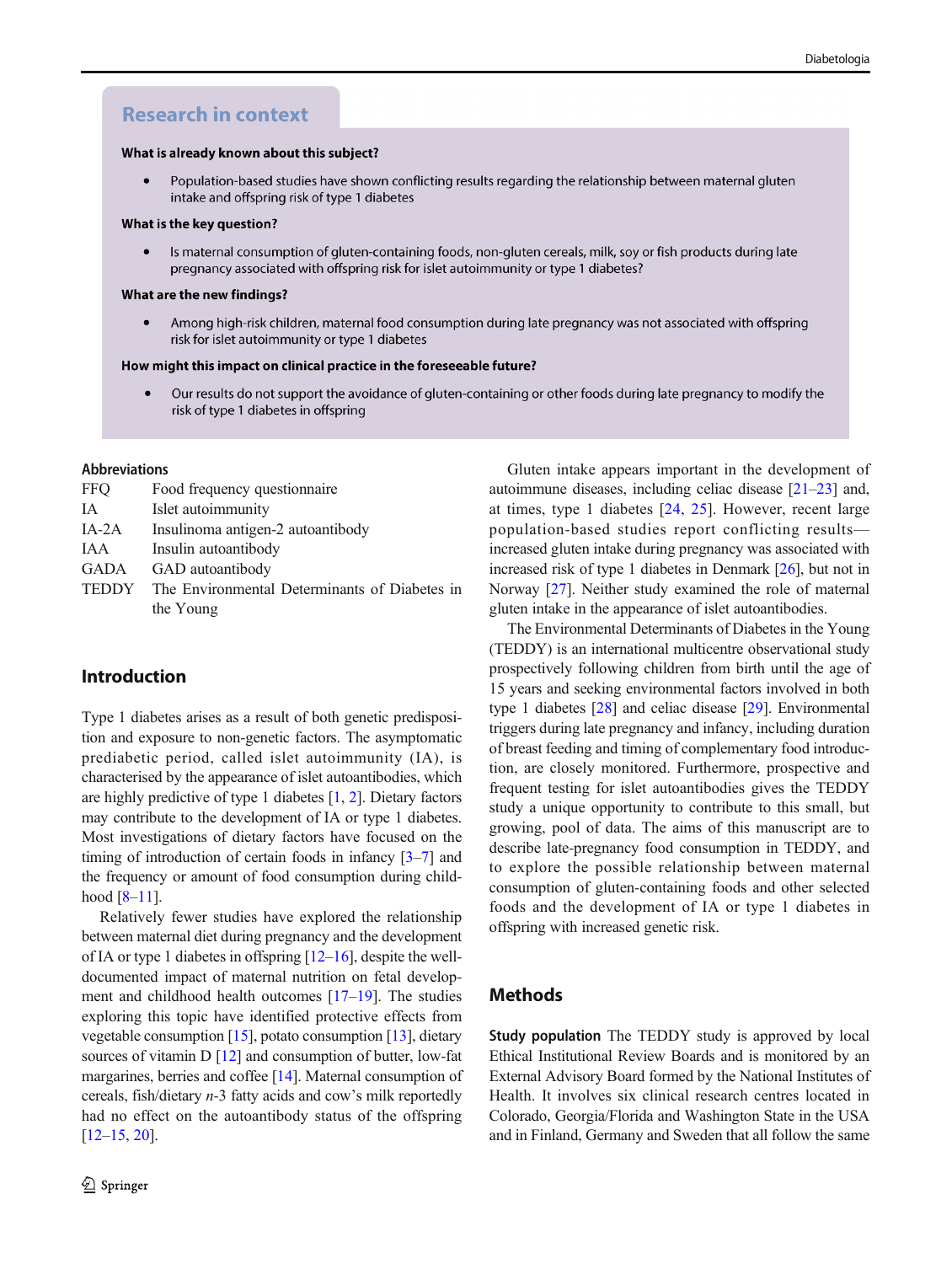study protocol, which includes scheduled visits every third month until the age of 4 years and every sixth month thereafter [\[30\]](#page-8-0). Between September 2004 and February 2010, 424,788 newborn infants were screened and 21,589 infants fulfilled the inclusion criteria based on HLA genotyping. Altogether, 8676 children were enrolled in the follow-up study. Written informed consent was obtained for all study participants from a parent or primary caretaker, separately, for genetic screening and participation in the prospective follow-up, beginning at birth. Of these, 120 children were HLA ineligible and were thus excluded from the final sample, leaving a total of 8556 children for this study (Fig. 1).

Screening for IA and type 1 diabetes Blood samples to test autoantibody status were drawn quarterly starting at 3 months of age during the first 4 years and biannually thereafter. Three autoantibodies against GAD (GADA), insulin (IAA) and insulinoma antigen-2 (IA-2A) were tested. Methods for testing samples for autoantibody positivity are described more thoroughly elsewhere [[31](#page-8-0)]. An individual was considered autoantibody positive when a blood sample was confirmed positive at the two laboratories used in TEDDY (Barbara Davis Center for Childhood Diabetes, University of Colorado, USA and Bristol Laboratory, University of Bristol, UK). Persistent IA was defined as confirmed positive autoantibodies to IAA, GADA or IA-2A in at least two consecutive samples, collected at least 3 months apart. Previously published studies in TEDDY found a relationship between the order of autoantibody appearance and risk of type



Fig. 1 Study population

1 diabetes [[32](#page-8-0)–[35\]](#page-8-0). We therefore examined secondary outcomes of IAA only or GADA only as the first appearing autoantibody (IAA-first IA and GADA-first IA, respectively). Type 1 diabetes was diagnosed by a physician according to the American Diabetes Association's criteria. Data as of 28 February 2019 were used for all analyses.

Other characteristics The infant screening form was completed by a family member at birth, and provided information about basic demographic and maternal characteristics, including family history of diabetes. This information was verified within the infant's first year of life in another questionnaire. Mothers reported prenatal details such as consumption of selected foods, medications, smoking habits and education level attained, in addition to dietary supplement use, through self-administered questionnaire at 3.0–4.5 months postpartum. Trained interviewers reviewed questionnaires for completeness and detail at the first visit.

Information about basic demographic maternal characteristics was received from the infant screening form. A questionnaire was mailed home to the mother prior to the first clinic visit (3.0–4.5 months postpartum). This questionnaire contained questions regarding illnesses, use of medications or dietary supplements, smoking and alcohol consumption, and maternal diet during the last month of pregnancy (for the USA and Sweden) or the eighth month of pregnancy (for Finland and Germany). Information about maternal education was obtained at the 9 month clinic visit. Parents reported education level on a ten-category scale that was subsequently aggregated into three categories in order for the variable to be comparable across countries: basic primary education (high school qualification or less), vocational school or some university, and university degree or higher. Alcohol consumption was recorded as'yes' if any alcohol was consumed during any trimester in pregnancy.

Maternal food consumption Information on maternal dietary intake during the eighth or ninth month of pregnancy (depending on country) was collected using a food frequency questionnaire (FFQ) specifically designed to capture consumption of cereals/grains, milk and milk products, soy and fish/seafood [\[34](#page-8-0)]. The mother reported how often she ate foods such as cereals, bread, porridge, pastas, pizza, bakery products, cow's milk and cream, sour milk and other cultured cow's milks including yoghurts, cheeses, soy and soy products, and various fishes and seafood. Altogether, 36 food items or food groups were included in the FFQ. Fish were categorised according to the fat content: lean, medium or fatty. One portion of each type of food was described in the questionnaire to help the mother to estimate the consumption frequency per portion; examples of portion sizes are: one slice of bread, one bowl of oatmeal, one glass of milk, two slices of cheese, one serving of salmon and one serving of shrimps.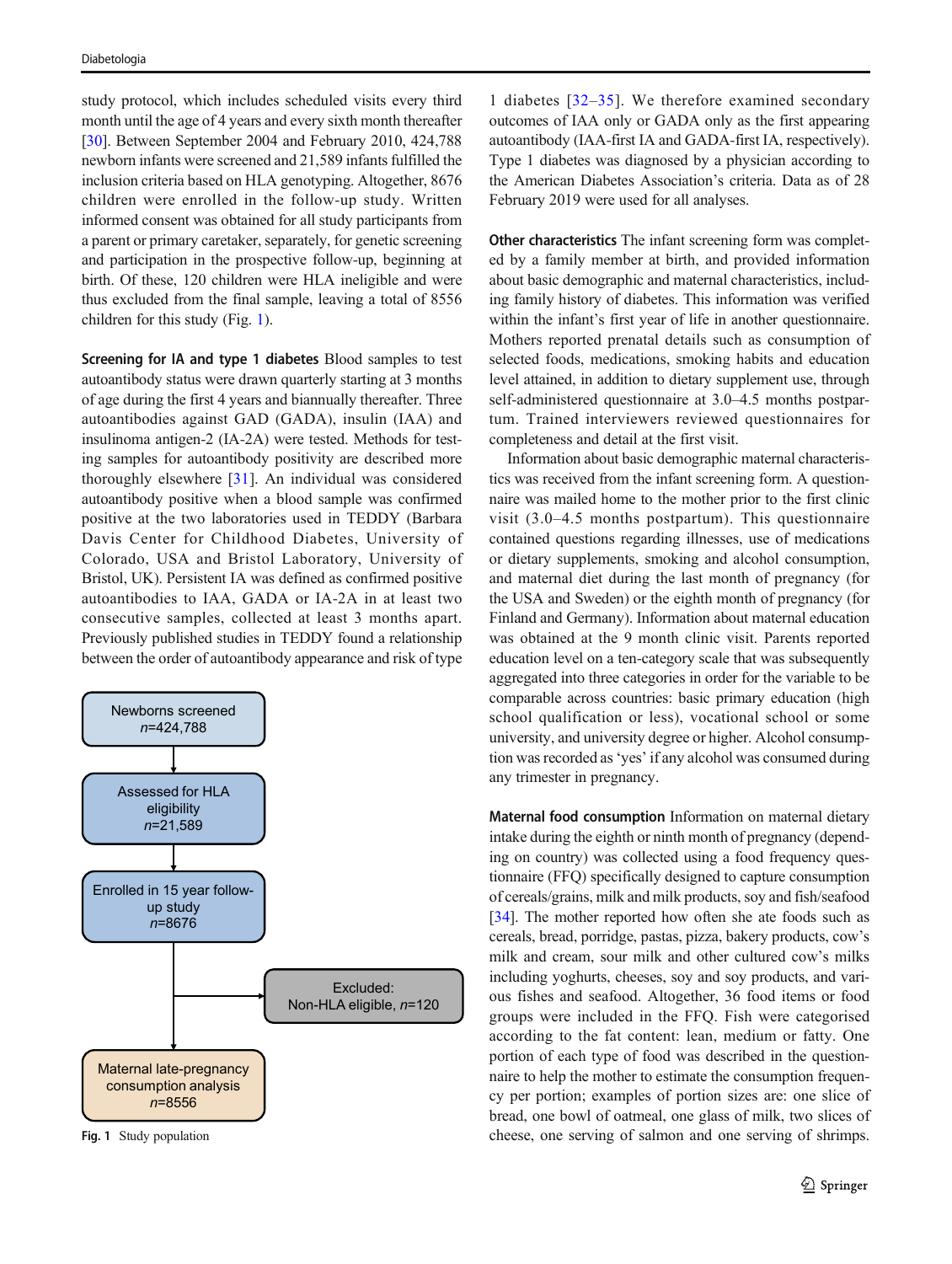Consumption frequencies of non-gluten cereals, i.e. those containing oats, rice and corn, were asked for separately from the consumption frequencies of foods containing wheat, barley and/or rye. All food consumption frequencies were converted into daily consumption frequencies (servings/day). Therefore, daily consumption frequencies were used as such but weekly frequencies were divided by 7 and monthly by 30. Differences in customary serving sizes (in grams) by country were taken into consideration. The amount (g/day) of food consumed was estimated from mean daily consumption frequencies and summed up in nine food categories: glutencontaining foods, non-gluten cereals, fresh milks (and cream), sour milks (including all cultured milks), cheese products, soy products, lean fish/seafood, medium-fat fish and fatty fish. Lean and medium-fat fish exposures were pooled in the analyses because reported medium-fat fish consumption was low. Soy products were infrequently reported—80% of mothers reported zero soy consumption.

Statistical analysis For each food group, we described maternal intake for all countries and separately by country. Overall differences between intakes across countries were tested using the Kruskal–Wallis test. For any food group showing significantly different overall distributions, we tested pairwise differences between countries using the Wilcoxon signed rank test.

Four endpoints were analysed: time to IA (any), time to IAA-first IA, time to GADA-first IA and time to type 1 diabetes. Each endpoint was analysed separately. The stratified Cox proportional hazards model was used for each analysis with country as the stratification. For the time to first antibody (IA, IAA-first IA, GADA-first IA), HLA-DR-DQ genotype, family history of type 1 diabetes, sex and probiotics before 28 days of age (yes/no) were covariates in the analysis. For time to type 1 diabetes, HLA-DR-DQ genotype, family history of type 1 diabetes and sex were covariates in the analysis. Potential confounders, such as maternal age, maternal education, BMI and smoking during pregnancy (yes/no), were examined in a forward stepwise algorithm with a cut-off of 0.01 in the Cox proportional hazards models for all endpoints.

Our primary focus was the relationship between glutencontaining food consumption during late pregnancy and each of the four outcomes, given that gluten intake during pregnancy has been implicated as a risk factor for type 1 diabetes in the offspring [\[26\]](#page-7-0). Daily gluten-containing food consumption was categorised into tertiles and scaled as 1, 2, 3 in the analysis to increase the power to detect a monotonic relationship with exposure. A two-tailed significance level of 0.05 for gluten-containing food exposure was considered statistically significant.

Other maternal food consumption variables were analysed similarly to the gluten-containing food analysis, except for soy products which was dichotomised  $(0, >0)$ . For these secondary analyses, a two-tailed 0.01 level was considered statistically significant to account for the multiple comparisons.

## Results

Of 8556 TEDDY participants, 791 cases of IA and 328 cases of type 1 diabetes developed by 28 February 2019. Maternal and participant characteristics of the study population  $(n =$ 8556) are shown in Table 1. Approximately 11%  $(n = 951)$ 

Table 1 Maternal and participant characteristics for children participating in the TEDDY study

| Characteristic                       | All participants |
|--------------------------------------|------------------|
| Child characteristic                 |                  |
| Birth year                           |                  |
| 2004-2005                            | 1415 (17)        |
| 2006                                 | 1516 (18)        |
| 2007                                 | 1828 (21)        |
| 2008                                 | 1726 (20)        |
| 2009–2010                            | 2071 (24)        |
| Sex (male)                           | 4330 (51)        |
| FDR with type 1 diabetes             | 951 (11)         |
| HLA genotype                         |                  |
| HLA-DR3/4                            | 3339 (39)        |
| HLA-DR4/4                            | 1674 (20)        |
| HLA-DR4/8                            | 1474 (17)        |
| HLA-DR3/3                            | 1791 (21)        |
| Others                               | 278 (3)          |
| Country                              |                  |
| <b>USA</b>                           | 3661 (43)        |
| Finland                              | 1808 (21)        |
| Germany                              | 582 (7)          |
| Sweden                               | 2505 (29)        |
| Consuming probiotics before 4 weeks  |                  |
| Yes                                  | 821 (10)         |
| N <sub>0</sub>                       | 7735 (90)        |
| Maternal characteristic              |                  |
| Age at delivery, median years (IQR)  | 30(27, 34)       |
| Education                            |                  |
| High school qualification or less    | 1575 (18)        |
| Vocational school or some university | 1999 (23)        |
| University degree or more            | 4118 (48)        |
| Missing                              | 864 (10)         |
| Smoking during pregnancy             |                  |
| No                                   | 7246 (85)        |
| Yes                                  | 1150 (13)        |
| Missing                              | 160(2)           |
| Alcohol during pregnancy             |                  |
| No                                   | 5546 (65)        |
| Yes                                  | 2851 (33)        |
| Missing                              | 159(2)           |

Data are shown as  $n$  (%) unless otherwise indicated

FDR, first-degree relative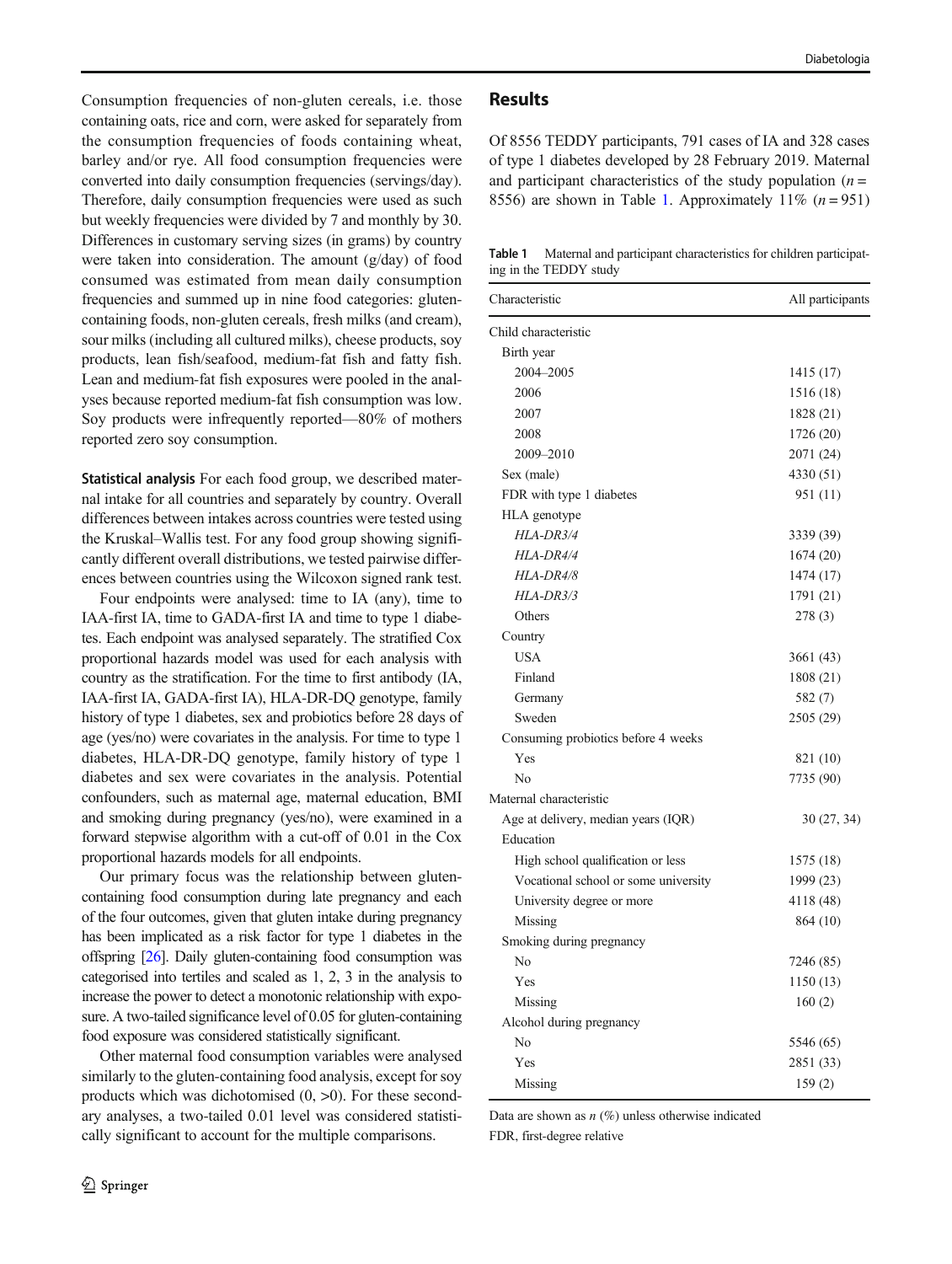have a first-degree relative with type 1 diabetes and 39% ( $n =$ 3339) have the highest risk HLA-DR3/4 genotype. Maternal age at delivery ranged from 27 to 34 years (median = 30 years). Among mothers of TEDDY participants,  $48\%$  ( $n = 4118$ ) have a college degree,  $13\%$  ( $n = 1150$ ) smoked during pregnancy and 33%  $(n = 2851)$  drank alcohol during pregnancy. Participant characteristics are provided by study endpoints in the Electronic supplementary material (ESM) Table 1.

Table 2 shows the mean, count and tertile cut-points for each of the food groups overall and by participating country. Maternal intake of all food groups differed by country (Kruskal–Wallis  $p < 0.001$ ), as did most pairwise comparisons between countries (Table 2, Wilcoxon signed rank  $p < 0.05$ ). Consistent with a previous examination of gluten-containing cereal servings per day [\[36](#page-8-0)], mean maternal gluten-containing food consumption in late pregnancy was higher in Sweden (242 g/day), Germany (247 g/day) and Finland (221 g/day) than in the USA (199 g/day). Mothers in Finland reported the highest consumption of fresh milk (482 g/day), sour milk (223 g/day), cheese products (75 g/day) and fatty fish (24 g/ day), compared with other TEDDY countries.

We found no evidence of an association between tertile of maternal gluten-containing food consumption and risk of IA (high vs low, HR 1.00; 95% CI 0.83, 1.20), type 1 diabetes

**Table 2** Maternal food consumption in late pregnancy for children participating in the TEDDY study  $(n = 8556)$ 

| Maternal food consumption                          | TEDDY-all countries |              | <b>USA</b>       |                                                            | Finland          |                                                      | Germany          |                    | Sweden           |              | Significant*                                                   |  |
|----------------------------------------------------|---------------------|--------------|------------------|------------------------------------------------------------|------------------|------------------------------------------------------|------------------|--------------------|------------------|--------------|----------------------------------------------------------------|--|
| (tertile cut-points)                               | $\boldsymbol{n}$    | Mean<br>(SD) | $\boldsymbol{n}$ | Mean<br>(SD)                                               | $\boldsymbol{n}$ | Mean<br>(SD)                                         | $\boldsymbol{n}$ | Mean<br>(SD)       | $\boldsymbol{n}$ | Mean<br>(SD) | country<br>differences                                         |  |
| Gluten foods (168, 247 g/day)                      | 8399                | 220 (116)    |                  | 3574 199 (130) 1767                                        |                  | 221 (87)                                             |                  | 580 247 (114) 2478 |                  | 242 (104)    | USA-Fin<br>Fin-Ger<br>USA-Ger<br>Fin-Swe<br>USA-Swe            |  |
| Non-gluten cereals (30, 64 g/day) 8399             |                     | 61 (72)      | 3574             | 68 (86)                                                    | 1767             | 60 (58)                                              | 580              | 44 (52)            | 2478             | 56 (59)      | USA-Ger<br>Fin-Ger<br>USA-Swe<br>Fin-Swe<br>Ger-Swe            |  |
| Fresh milk (227, 515 g/day)                        | 8397                | 415 (335)    |                  | 3574 436 (333) 1767 482 (344) 579 309 (271) 2477 361 (331) |                  |                                                      |                  |                    |                  |              | USA-Fin<br>Fin-Ger<br>USA-Ger<br>Fin-Swe<br>USA-Swe<br>Ger-Swe |  |
| Sour milk (53, 170 g/day)                          | 8395                | 135 (146)    | 3573             |                                                            |                  | 92 (115) 1766 223 (176) 579 170 (154) 2477 125 (132) |                  |                    |                  |              | USA-Fin<br>Fin-Ger<br>USA-Ger<br>Fin-Swe<br>USA-Swe<br>Ger-Swe |  |
| Cheese products $(30, 60 \text{ g/day})$           | 8393                | 53 (50)      | 3571             | 55 (53)                                                    | 1766             | 75 (58)                                              | 579              | 34(26)             | 2477             | 38 (37)      | USA-Fin<br>Fin-Ger<br>USA-Ger<br>Fin-Swe<br>USA-Swe            |  |
| Lean or medium-fat fish<br>$(4, 14 \text{ g/day})$ | 8395                | 14(25)       | 3573             | 14(34)                                                     | 1766             | 12(17)                                               | 578              | 17(20)             | 2478             | 14(15)       | USA-Fin<br>Fin-Ger<br>USA-Ger<br>Fin-Swe<br>USA-Swe<br>Ger-Swe |  |
| Fatty fish $(5, 18 \text{ g/day})$                 | 8397                | 17(27)       | 3573             | 15(32)                                                     | 1767             | 24 (25)                                              | 579              | 17(23)             | 2478             | 15(17)       | USA-Fin<br>Fin-Ger<br>USA-Ger<br>Fin-Swe<br>USA-Swe            |  |

 $*p < 0.05$  for Wilcoxon signed rank test

Fin, Finland; Ger, Germany; Swe, Sweden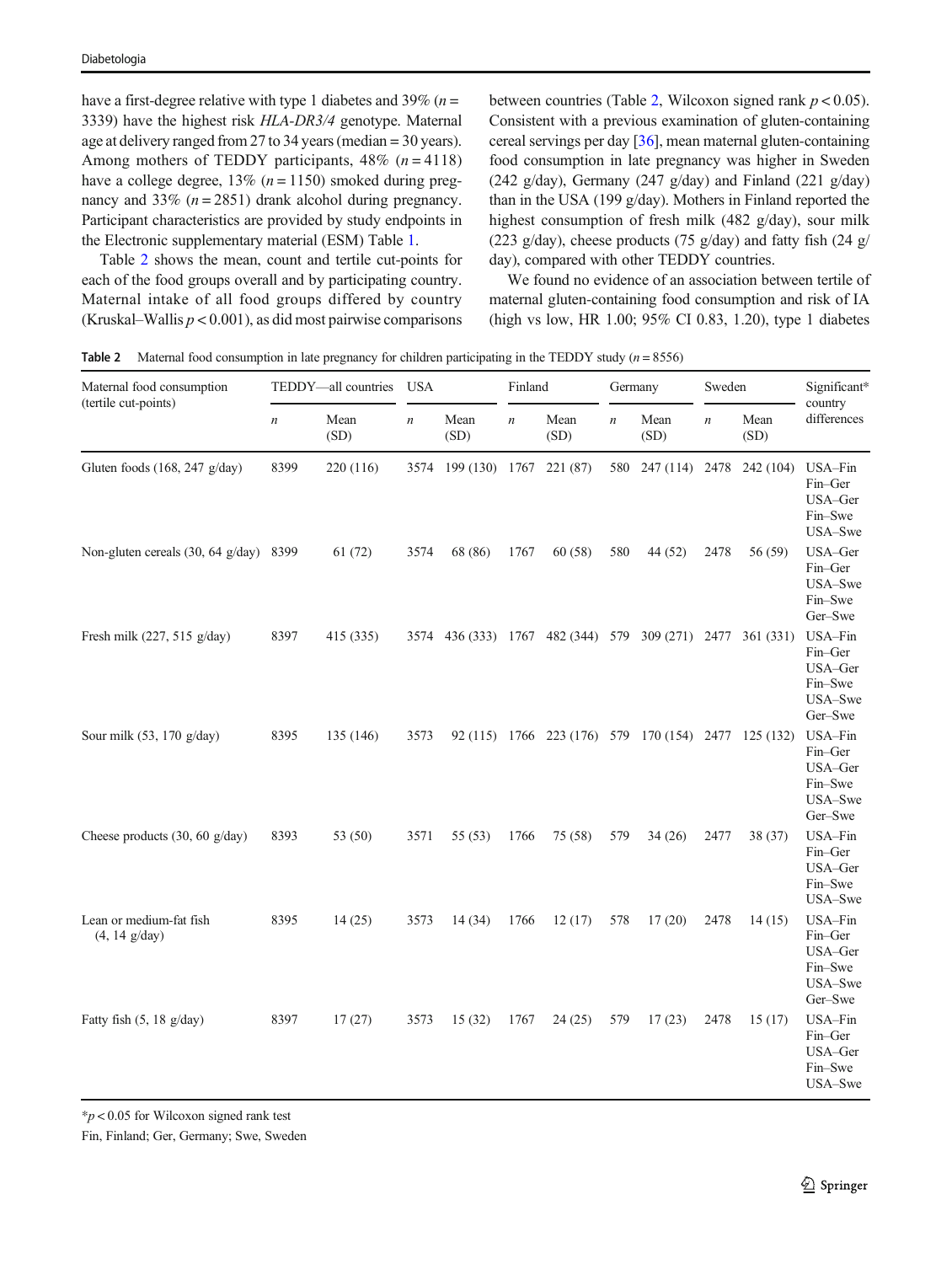(high vs low, HR 0.88; 95% CI 0.67, 1.17), IAA-first IA (high vs low, HR 0.95; 95% CI 0.71, 1.26) or GADA-first IA (high vs low, HR 1.08; 95% CI 0.82, 1.43). Complete model results are provided in ESM Table 2. Other than first-degree relative status, no other maternal factors were significantly associated with any outcome and were therefore excluded from the model. Results did not change when we treated the gluten food measure analytically similar to previous studies [[26,](#page-7-0) [27\]](#page-8-0), using a continuous measure and comparing the lowest with highest groups of maternal intake (10th compared with 90th percentile). Kaplan–Meier survival curves for each endpoint are shown in Fig. 2. From forward selection Cox regression, there were also no significant  $(p < 0.01)$  associations detected between any maternal food group consumption and any of the four offspring endpoints: IA, IAA-first IA, GADA-first IA and type 1 diabetes. Interactions for each of the eight food groups with HLA and with country (country was included as a covariate as opposed to a stratification variable for this analysis) were also examined for each of the four endpoints. There were no significant  $(p < 0.01)$  interactions for any of the food groups for any endpoint.

Additional sensitivity analyses were conducted by including SNP covariates and other covariates which have previously been associated with either autoimmunity or type 1 diabetes in the models. For IAA as the first antibody, GAD as the first

antibody and any persistent confirmed antibody endpoints, the additional covariates were extensively hydrolysed cow's milk-based formula prior to 7 days of age (yes/no), weight zscore at 12 months and SNPs rs2476601 in PTPN22, rs2816316 in RGS1, rs2292239 in ERBB3, rs3184504 in SH2B3, rs4948088 in COBL, rs1004446 in INS, rs1270876 in CLEC16A, rs10517086, rs1143678 in ITGAM and rs4597342 in *ITGAM* [[37](#page-8-0)–[39\]](#page-8-0). For the type 1 diabetes endpoint, the additional covariates were SNPs rs2476601 in PTPN22, rs2292239 in ERBB3, rs3184504 in SH2B3, rs1004446 in INS, rs7111341 in INS, rs11711054 in CCR5 and rs3825932 in INT [[38](#page-8-0)]. These sensitivity analyses did not find any significant  $(p < 0.01)$  association with any of the food groups for any endpoint.

## **Discussion**

Maternal late-pregnancy consumption of gluten-containing foods, non-gluten cereals, fresh milk, sour milk, cheese products, lean/medium-fat fish, fatty fish and soy products was not associated with risk of IA, type 1 diabetes, IAA-first IA or GADA-first IA in children with high genetic risk. These findings were robust to sensitivity analyses examining differences (interactions) by HLA genotype and country of origin, despite



Fig. 2 Kaplan–Meier survival curves from any IA (a), type 1 diabetes (T1D) (b), IAA-first IA (c) and GADA-first IA (d) by tertile (cut-points: 168, 247 g/day) of maternal gluten-containing food consumption in late pregnancy; tertile 1, blue; tertile 2, red; tertile 3, green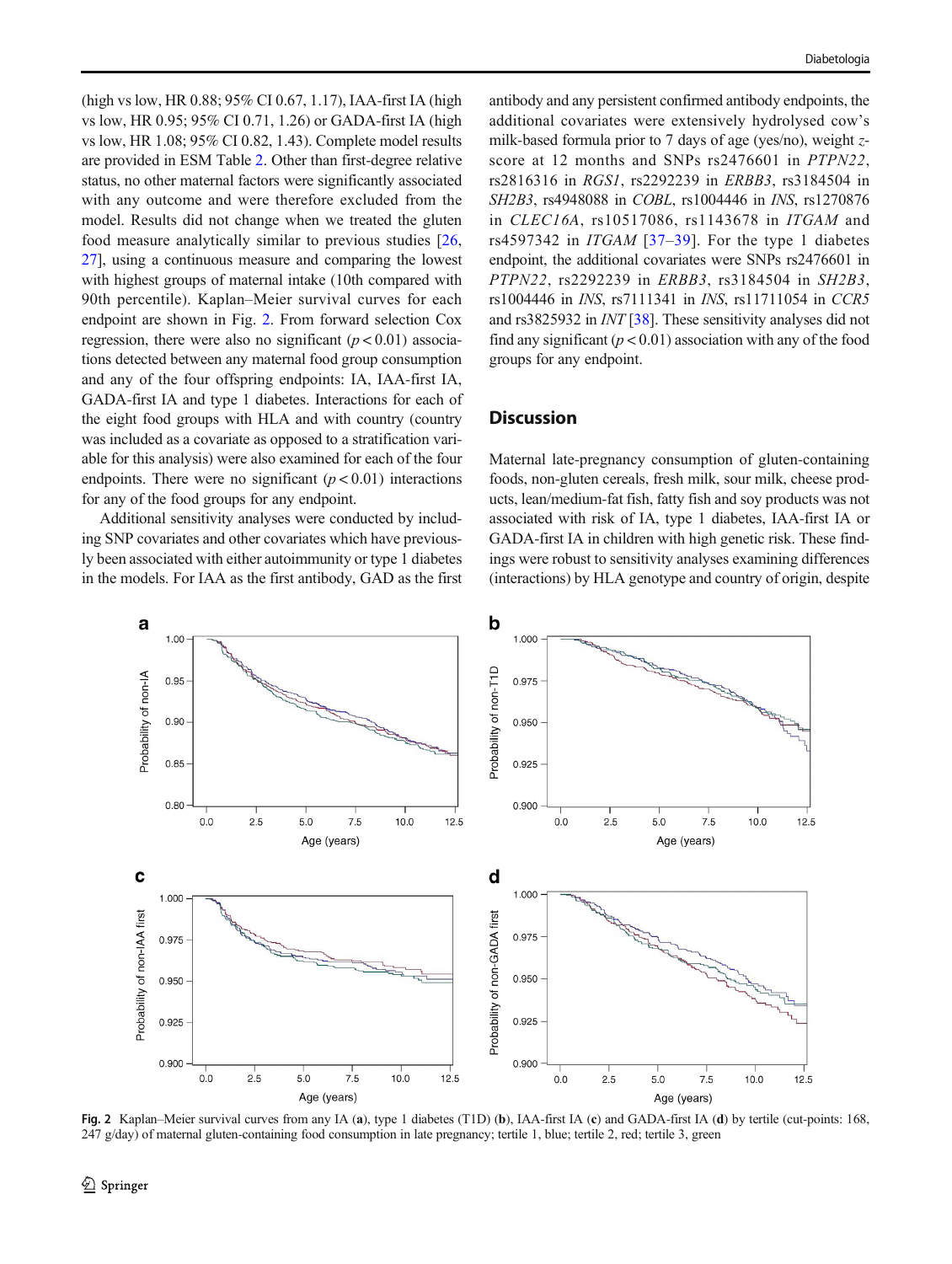differences in the amount of maternal late-pregnancy food consumption among Finland, Germany, Sweden and the USA. Additional adjustment for characteristics previously associated with IA or type 1 diabetes in this study did not alter these findings.

The lack of association between maternal glutencontaining food consumption and offspring risk of IA confirms smaller, country-specific studies of maternal cereal consumption among high-risk children in the USA [[13\]](#page-7-0) and Finland [[14\]](#page-7-0). Our study extends these findings by establishing no relationship between maternal gluten-containing food consumption and offspring risk of type 1 diabetes among high-risk children. While outside the scope of this study, we cannot exclude the possibility that maternal gluten consumption may act in concert with offspring gluten exposures, such as the timing of gluten introduction during infancy or childhood gluten intake, that have been previously associated with risk of IA or type 1 diabetes [[3,](#page-7-0) [24](#page-7-0), [25](#page-7-0)].

Our study supports similarly null findings between maternal gluten intake and type 1 diabetes reported from the population-based study in Norway [[27](#page-8-0)]. The modest magnitude of association reported in Denmark showed only marginal significance, and, with fewer cases represented than for either Norway or the present study, may be a chance finding. However, notable differences between these studies and ours should be considered. Findings may not be directly comparable as we report the amount (g/day) of gluten-containing foods assessed by our selective FFQ rather than estimating total gluten amount in the maternal diet as reported by these two prior studies. Furthermore, results from our genetically highrisk population may not be generalisable to the general population. We also cannot exclude the possibility that our findings might be different if we had assessed second-trimester rather than third-trimester gluten consumption, similar to the two population-based studies. Maternal FFQs were completed slightly later than for the prior studies (at 3 months postpartum compared with during the second trimester of pregnancy). This methodological difference is unlikely to explain differences in study findings, however, as maternal pregnancy diet recall has been shown to have comparable accuracy as recent diet recall, up to 6 [[40](#page-8-0)] or 7 [[41](#page-8-0)] years postpartum.

Previous investigations of broader maternal food consumption during pregnancy in high-risk prospective studies have focused on the IA outcome, and found no association for cereals, fish or cow's milk [[12](#page-7-0)–[15](#page-7-0), [20](#page-7-0)]. Our study supports these previous findings, showing no relationship between cereals (gluten-containing or non-gluten), fish (lean/medium or fatty) or milk (fresh, sour or cheese products) and risk of IA. Our study extends these findings to demonstrate no relationship between maternal food group consumption during late pregnancy and additional outcomes, including: IAA-first IA, GADA-first IA and type 1 diabetes. The protective factors previously identified (vegetable consumption [\[15](#page-7-0)], potato consumption [\[13\]](#page-7-0), dietary sources of vitamin D [\[12\]](#page-7-0) and consumption of butter, low-fat margarines, berries and coffee [\[14](#page-7-0)]) were not included in the maternal FFQ, and therefore could not be studied.

Our study has many strengths. As the largest prospective study of high-risk children, this study is well powered to identify risk factors for type 1 diabetes [\[42](#page-8-0), [43\]](#page-8-0). Maternal FFQs were collected prior to the development of offspring outcomes; therefore, maternal food consumption reporting is not subject to recall bias. The intense, frequent follow-up of study participants enables precise and harmonised ascertain-ment of type 1 diabetes outcomes [[31\]](#page-8-0), including the preclinical IA outcomes that cannot be examined in registry-based linkage studies such as those from Norway and Denmark [\[26,](#page-7-0) [27\]](#page-8-0). Study participants represent the population most likely to develop type 1 diabetes—children of European ancestry carrying higher risk HLA genotypes. Our results are therefore generalisable to similarly high-risk populations. Shared protocols in this multi-national study allowed us to demonstrate no difference in findings across countries. All analyses or sensitivity analyses included the full set of previously identified risk factors and potential confounders, giving us the ability to demonstrate no independent effect of maternal consumption of gluten-containing foods or other foods in the disease process. We appropriately accounted for the multiple testing burden a priori by establishing a forward selection significance threshold at an  $\alpha$  of 0.01 for foods to be included in regression modelling.

For children at high genetic risk, maternal food consumption in late pregnancy is not associated with risk of IA or type 1 diabetes. Our results do not support the avoidance of glutencontaining or other foods during late pregnancy to modify the risk of type 1 diabetes disease in offspring.

Supplementary Information The online version contains peer-reviewed but unedited supplementary material available at [https://doi.org/10.1007/](https://doi.org/10.1007/s00125-021-05446-y) [s00125-021-05446-y](https://doi.org/10.1007/s00125-021-05446-y).

Acknowledgements Thank you to the participants and families of the TEDDY study, whose continued commitment make such research possible. The TEDDY Study Group is acknowledged for excellent collaboration (see the ESM).

Data availability Data described in the manuscript will be made available upon request from the NIDDK Central Repository at [https://www.](https://doi.org/) [niddkrepository.org/studies/teddy.](https://doi.org/)

Funding The TEDDY study is funded by U01 DK63829, U01 DK63861, U01 DK63821, U01 DK63865, U01 DK63863, U01 DK63836, U01 DK63790, UC4 DK63829, UC4 DK63861, UC4 DK63821, UC4 DK63865, UC4 DK63863, UC4 DK63836, UC4 DK95300, UC4 DK100238, UC4 DK106955, UC4 DK112243, UC4 DK117483 and Contract No. HHSN267200700014C from the National Institute of Diabetes and Digestive and Kidney Diseases (NIDDK), the National Institute of Allergy and Infectious Diseases (NIAID), the Eunice Kennedy Shriver National Institute of Child Health and Human Development (NICHD), the National Institute of Environmental Health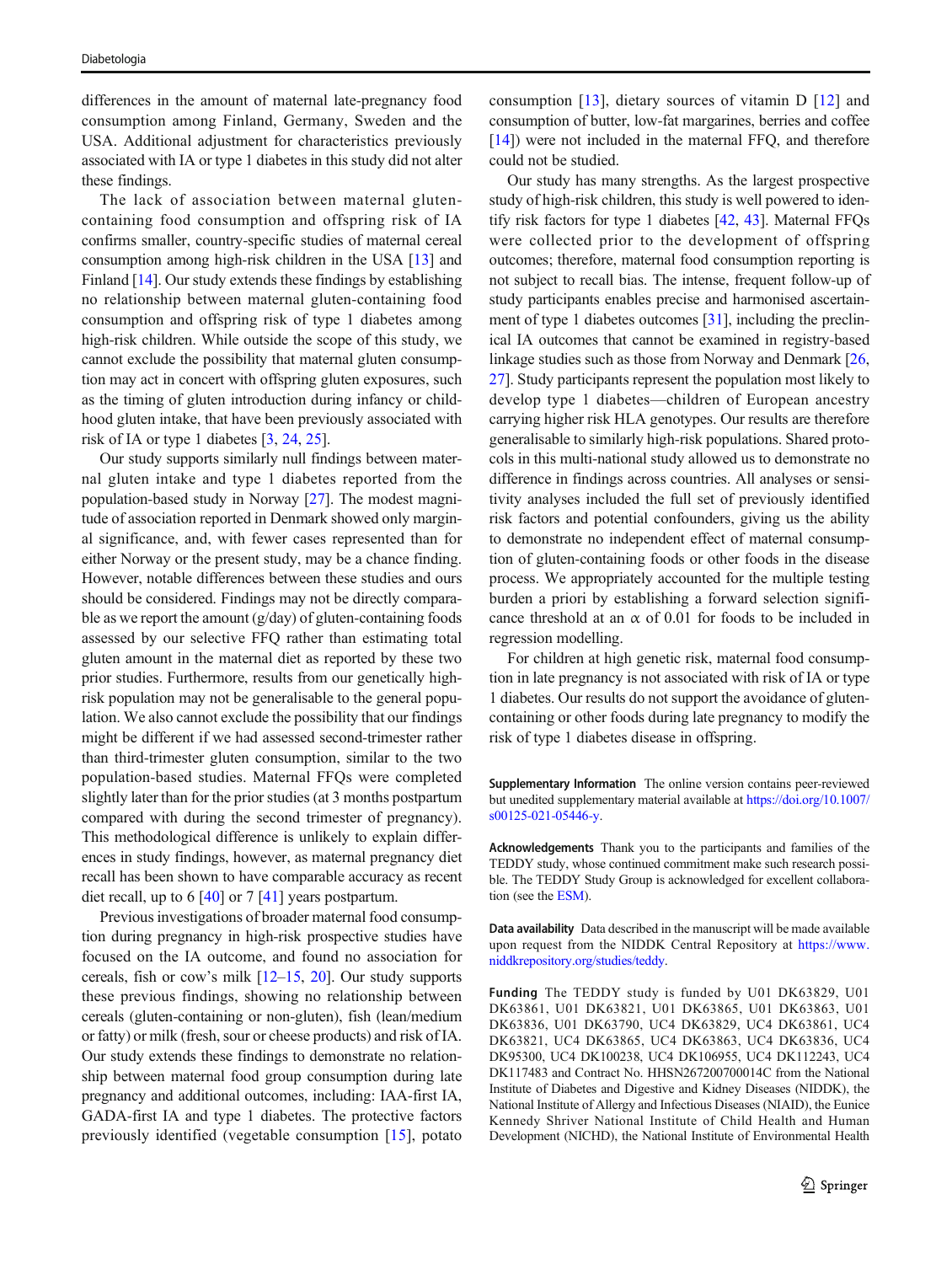<span id="page-7-0"></span>Sciences (NIEHS), the Centers for Disease Control and Prevention (CDC) and JDRF. This work was supported in part by the NIH/ NCATS Clinical and Translational Science Awards to the University of Florida (UL1 TR000064) and the University of Colorado (UL1 TR002535).

Authors' relationships and activities The authors declare that there are no relationships or activities that might bias, or be perceived to bias, their work.

Contribution statement RKJ led the interpretation of data, drafted the manuscript and approved the final version. RT led the statistical analyses, critically revised the manuscript for intellectual content and approved the final version. NF led the study design, critically revised the manuscript for intellectual content and approved the final version. UU, JY, SN, CAA, A-GZ, WH, MR, JT, BA, JK, SMV and JMN substantially contributed to the study design and the acquisition and interpretation of data, critically revised the manuscript for intellectual content and approved the final version. JMN is the guarantor of this work and, as such, accepts full responsibility for the work and/or the conduct of the study, had access to the data and controlled the decision to publish.

# **References**

- 1. Orban T, Sosenko JM, Cuthbertson D et al (2009) Pancreatic islet autoantibodies as predictors of type 1 diabetes in the Diabetes Prevention Trial-Type 1. Diabetes Care 32(12):2269–2274. <https://doi.org/10.2337/dc09-0934>
- 2. Jacobsen LM, Larsson HE, Tamura RN et al (2019) Predicting progression to type 1 diabetes from ages 3 to 6 in islet autoantibody positive TEDDY children. Pediatr Diabetes 20(3):263–270. [https://](https://doi.org/10.1111/pedi.12812) [doi.org/10.1111/pedi.12812](https://doi.org/10.1111/pedi.12812)
- 3. Norris JM, Barriga K, Klingensmith G et al (2003) Timing of initial cereal exposure in infancy and risk of islet autoimmunity. JAMA 290(13):1713–1720. <https://doi.org/10.1001/jama.290.13.1713>
- 4. Uusitalo U, Lee HS, Andren Aronsson C et al (2018) Early infant diet and islet autoimmunity in the TEDDY study. Diabetes Care 41(3):522–530. <https://doi.org/10.2337/dc17-1983>
- 5. Virtanen SM, Räsänen L, Ylönen K et al (1993) Early introduction of dairy products associated with increased risk of IDDM in Finnish children. The Childhood in Diabetes in Finland Study Group. Diabetes 42(12):1786–1790. [https://doi.org/10.2337/diab.42.12.](https://doi.org/10.2337/diab.42.12.1786) [1786](https://doi.org/10.2337/diab.42.12.1786)
- 6. Virtanen SM, Takkinen HM, Nevalainen J et al (2011) Early introduction of root vegetables in infancy associated with advanced ßcell autoimmunity in young children with human leukocyte antigen-conferred susceptibility to type 1 diabetes. Diabet Med 28(8):965–971. <https://doi.org/10.1111/j.1464-5491.2011.03294.x>
- 7. Frederiksen B, Kroehl M, Lamb MM et al (2013) Infant exposures and development of type 1 diabetes mellitus: the Diabetes Autoimmunity Study in the Young (DAISY). JAMA Pediatr 167(9):808–815. <https://doi.org/10.1001/jamapediatrics.2013.317>
- 8. Lamb MM, Frederiksen B, Seifert JA, Kroehl M, Rewers M, Norris JM (2015) Sugar intake is associated with progression from islet autoimmunity to type 1 diabetes: the Diabetes Autoimmunity Study in the Young. Diabetologia 58(9):2027–2034. [https://doi.org/10.](https://doi.org/10.1007/s00125-015-3657-x) [1007/s00125-015-3657-x](https://doi.org/10.1007/s00125-015-3657-x)
- Lamb MM, Miller M, Seifert JA et al (2015) The effect of childhood cow's milk intake and HLA-DR genotype on risk of islet autoimmunity and type 1 diabetes: the Diabetes Autoimmunity Study in the Young. Pediatr Diabetes 16(1):31–38. [https://doi.org/](https://doi.org/10.1111/pedi.12115) [10.1111/pedi.12115](https://doi.org/10.1111/pedi.12115)
- 10. Syrjala E, Nevalainen J, Peltonen J et al (2019) A joint modeling approach for childhood meat, fish and egg consumption and the risk of advanced islet autoimmunity. Sci Rep 9(1):7760. [https://doi.org/](https://doi.org/10.1038/s41598-019-44196-1) [10.1038/s41598-019-44196-1](https://doi.org/10.1038/s41598-019-44196-1)
- 11. Virtanen SM, Nevalainen J, Kronberg-Kippila C et al (2012) Food consumption and advanced beta cell autoimmunity in young children with HLA-conferred susceptibility to type 1 diabetes: a nested case-control design. Am J Clin Nutr 95(2):471–478. [https://doi.org/](https://doi.org/10.3945/ajcn.111.018879) [10.3945/ajcn.111.018879](https://doi.org/10.3945/ajcn.111.018879)
- 12. Fronczak CM, Baron AE, Chase HP et al (2003) In utero dietary exposures and risk of islet autoimmunity in children. Diabetes Care 26(12):3237–3242. <https://doi.org/10.2337/diacare.26.12.3237>
- 13. Lamb MM, Myers MA, Barriga K, Zimmet PZ, Rewers M, Norris JM (2008) Maternal diet during pregnancy and islet autoimmunity in offspring. Pediatr Diabetes 9(2):135–141. [https://doi.org/10.](https://doi.org/10.1111/j.1399-5448.2007.00311.x) [1111/j.1399-5448.2007.00311.x](https://doi.org/10.1111/j.1399-5448.2007.00311.x)
- 14. Virtanen SM, Uusitalo L, Kenward MG et al (2011) Maternal food consumption during pregnancy and risk of advanced β-cell autoimmunity in the offspring. Pediatr Diabetes 12(2):95–99. [https://](https://doi.org/10.1111/j.1399-5448.2010.00668.x) [doi.org/10.1111/j.1399-5448.2010.00668.x](https://doi.org/10.1111/j.1399-5448.2010.00668.x)
- 15. Brekke HK, Ludvigsson J (2010) Daily vegetable intake during pregnancy negatively associated to islet autoimmunity in the offspring–the ABIS study. Pediatr Diabetes 11(4):244–250. <https://doi.org/10.1111/j.1399-5448.2009.00563.x>
- 16. Niinisto S, Takkinen HM, Uusitalo L et al (2014) Maternal dietary fatty acid intake during pregnancy and the risk of preclinical and clinical type 1 diabetes in the offspring. Br J Nutr 111(5):895–903. <https://doi.org/10.1017/s0007114513003073>
- 17. Barker DJP (1997) Maternal nutrition, fetal nutrition, and disease in later life. Nutrition 13(9):807–813. [https://doi.org/10.1016/S0899-](https://doi.org/10.1016/S0899-9007(97)00193-7) [9007\(97\)00193-7](https://doi.org/10.1016/S0899-9007(97)00193-7)
- 18. Wu G, Bazer FW, Cudd TA, Meininger CJ, Spencer TE (2004) Maternal nutrition and fetal development. J Nutr 134(9):2169– 2172. <https://doi.org/10.1093/jn/134.9.2169>
- 19. Yajnik CS, Deshpande SS, Jackson AA et al (2008) Vitamin B12 and folate concentrations during pregnancy and insulin resistance in the offspring: the Pune Maternal Nutrition Study. Diabetologia 51(1):29–38. <https://doi.org/10.1007/s00125-007-0793-y>
- 20. Ludvigsson J (2003) Cow-milk-free diet during last trimester of pregnancy does not influence diabetes-related autoantibodies in nondiabetic children. Ann N Y Acad Sci 1005:275–278. [https://](https://doi.org/10.1196/annals.1288.042) [doi.org/10.1196/annals.1288.042](https://doi.org/10.1196/annals.1288.042)
- 21. Andren Aronsson C, Lee HS, Hard Af Segerstad EM et al (2019) Association of gluten intake during the first 5 years of life with incidence of celiac disease autoimmunity and celiac disease among children at increased risk. JAMA 322(6):514-523. [https://doi.org/](https://doi.org/10.1001/jama.2019.10329) [10.1001/jama.2019.10329](https://doi.org/10.1001/jama.2019.10329)
- 22. Mårild K, Dong F, Lund-Blix NA et al (2019) Gluten intake and risk of celiac disease: long-term follow-up of an at-risk birth cohort. Am J Gastroenterol 114(8):1307–1314. [https://doi.org/10.14309/](https://doi.org/10.14309/ajg.0000000000000255) [ajg.0000000000000255](https://doi.org/10.14309/ajg.0000000000000255)
- 23. Lund-Blix NA, Mårild K, Tapia G, Norris JM, Stene LC, Størdal K (2019) Gluten intake in early childhood and risk of celiac disease in childhood: a nationwide cohort study. Am J Gastroenterol 114(8): 1299–1306. <https://doi.org/10.14309/ajg.0000000000000331>
- 24. Lund-Blix NA, Dong F, Marild K et al (2019) Gluten intake and risk of islet autoimmunity and progression to type 1 diabetes in children at increased risk of the disease: the Diabetes Autoimmunity Study in the Young (DAISY). Diabetes Care 42(5):789–796. <https://doi.org/10.2337/dc18-2315>
- 25. Hakola L, Miettinen ME, Syrjala E et al (2019) Association of cereal, gluten, and dietary fiber intake with islet autoimmunity and type 1 diabetes. JAMA Pediatr 173(10):953–960. [https://doi.](https://doi.org/10.1001/jamapediatrics.2019.2564) [org/10.1001/jamapediatrics.2019.2564](https://doi.org/10.1001/jamapediatrics.2019.2564)
- 26. Antvorskov JC, Halldorsson TI, Josefsen K et al (2018) Association between maternal gluten intake and type 1 diabetes in offspring: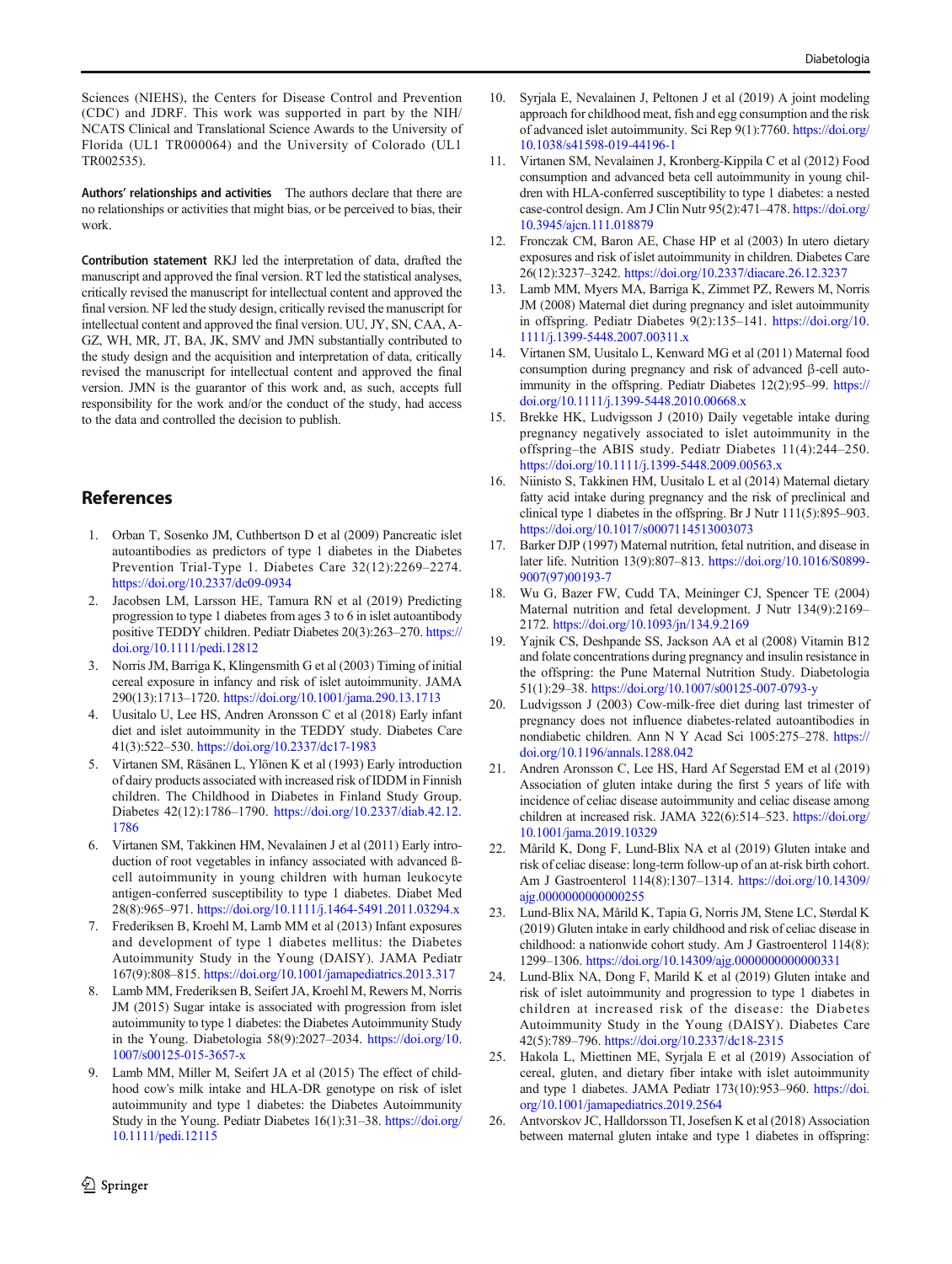<span id="page-8-0"></span>national prospective cohort study in Denmark. BMJ 362:k3547. <https://doi.org/10.1136/bmj.k3547>

- 27. Lund-Blix NA, Tapia G, Mårild K et al (2020) Maternal and child gluten intake and association with type 1 diabetes: the Norwegian Mother and Child Cohort Study. PLoS Med 17(3):e1003032. <https://doi.org/10.1371/journal.pmed.1003032>
- 28. Hagopian WA, Erlich H, Lernmark A et al (2011) The Environmental Determinants of Diabetes in the Young (TEDDY): genetic criteria and international diabetes risk screening of 421 000 infants. Pediatr Diabetes 12(8):733–743. [https://doi.](https://doi.org/10.1111/j.1399-5448.2011.00774.x) [org/10.1111/j.1399-5448.2011.00774.x](https://doi.org/10.1111/j.1399-5448.2011.00774.x)
- Liu E, Lee H-S, Aronsson CA et al (2014) Risk of pediatric celiac disease according to HLA haplotype and country. N Engl J Med 371(1):42–49. <https://doi.org/10.1056/NEJMoa1313977>
- 30. Lernmark B, Johnson SB, Vehik K et al (2011) Enrollment experiences in a pediatric longitudinal observational study: the Environmental Determinants of Diabetes in the Young (TEDDY) study. Contemp Clin Trials 32(4):517–523. [https://doi.org/10.1016/](https://doi.org/10.1016/j.cct.2011.03.009) [j.cct.2011.03.009](https://doi.org/10.1016/j.cct.2011.03.009)
- 31. Vehik K, Fiske SW, Logan CA et al (2013) Methods, quality control and specimen management in an international multicentre investigation of type 1 diabetes: TEDDY. Diabetes Metab Res Rev 29(7):557–567. <https://doi.org/10.1002/dmrr.2427>
- 32. Krischer JP, Liu X, Lernmark A et al (2017) The influence of type 1 diabetes genetic susceptibility regions, age, sex, and family history on the progression from multiple autoantibodies to type 1 diabetes: a TEDDY study report. Diabetes 66(12):3122–3129. [https://doi.](https://doi.org/10.2337/db17-0261) [org/10.2337/db17-0261](https://doi.org/10.2337/db17-0261)
- 33. Krischer JP, Lynch KF, Lernmark A et al (2017) Genetic and environmental interactions modify the risk of diabetes-related autoimmunity by 6 years of age: the TEDDY study. Diabetes Care 40(9): 1194–1202. <https://doi.org/10.2337/dc17-0238>
- 34. Krischer JP, Lynch KF, Schatz DA et al (2015) The 6 year incidence of diabetes-associated autoantibodies in genetically at-risk children: the TEDDY study. Diabetologia 58(5):980–987. [https://](https://doi.org/10.1007/s00125-015-3514-y) [doi.org/10.1007/s00125-015-3514-y](https://doi.org/10.1007/s00125-015-3514-y)
- 35. Lynch KF, Lee HS, Törn C et al (2018) Gestational respiratory infections interacting with offspring HLA and CTLA-4 modifies incident β-cell autoantibodies. J Autoimmun 86:93–103. [https://](https://doi.org/10.1016/j.jaut.2017.09.005) [doi.org/10.1016/j.jaut.2017.09.005](https://doi.org/10.1016/j.jaut.2017.09.005)
- 36. Uusitalo U, Lee HS, Aronsson CA et al (2015) Gluten consumption during late pregnancy and risk of celiac disease in the offspring: the TEDDY birth cohort. Am J Clin Nutr 102(5):1216–1221. [https://](https://doi.org/10.3945/ajcn.115.119370) [doi.org/10.3945/ajcn.115.119370](https://doi.org/10.3945/ajcn.115.119370)
- Elding Larsson H, Vehik K, Haller MJ et al (2016) Growth and risk for islet autoimmunity and progression to type 1 diabetes in early childhood: The Environmental Determinants of Diabetes in the Young Study. Diabetes 65(7):1988–1995. [https://doi.org/10.2337/](https://doi.org/10.2337/db15-1180) [db15-1180](https://doi.org/10.2337/db15-1180)
- 38. Sharma A, Liu X, Hadley D et al (2018) Identification of non-HLA genes associated with development of islet autoimmunity and type 1 diabetes in the prospective TEDDY cohort. J Autoimmun 89:90– 100. <https://doi.org/10.1016/j.jaut.2017.12.008>
- 39. Hummel S, Beyerlein A, Tamura R et al (2017) First infant formula type and risk of islet autoimmunity in The Environmental Determinants of Diabetes in the Young (TEDDY) study. Diabetes Care 40(3):398–404. <https://doi.org/10.2337/dc16-1624>
- 40. Mejía-Rodríguez F, Orjuela MA, García-Guerra A, Quezada-Sanchez AD, Neufeld LM (2012) Validation of a novel method for retrospectively estimating nutrient intake during pregnancy using a semi-quantitative food frequency questionnaire. Matern Child Health J 16(7):1468–1483. [https://doi.org/10.1007/s10995-](https://doi.org/10.1007/s10995-011-0912-8) [011-0912-8](https://doi.org/10.1007/s10995-011-0912-8)
- 41. Bunin GR, Gyllstrom ME, Brown JE, Kahn EB, Kushi LH (2001) Recall of diet during a past pregnancy. Am J Epidemiol 154(12): 1136–1142. <https://doi.org/10.1093/aje/154.12.1136>
- 42. TEDDY Study Group (2007) The Environmental Determinants of Diabetes in the Young (TEDDY) study: study design. Pediatr Diabetes 8(5):286–298. [https://doi.org/10.1111/j.1399-5448.2007.](https://doi.org/10.1111/j.1399-5448.2007.00269.x) [00269.x](https://doi.org/10.1111/j.1399-5448.2007.00269.x)
- 43. Lee HS, Burkhardt BR, McLeod W et al (2014) Biomarker discovery study design for type 1 diabetes in The Environmental Determinants of Diabetes in the Young (TEDDY) study. Diabetes Metab Res Rev 30(5):424–434. <https://doi.org/10.1002/dmrr.2510>

Publisher's note Springer Nature remains neutral with regard to jurisdictional claims in published maps and institutional affiliations.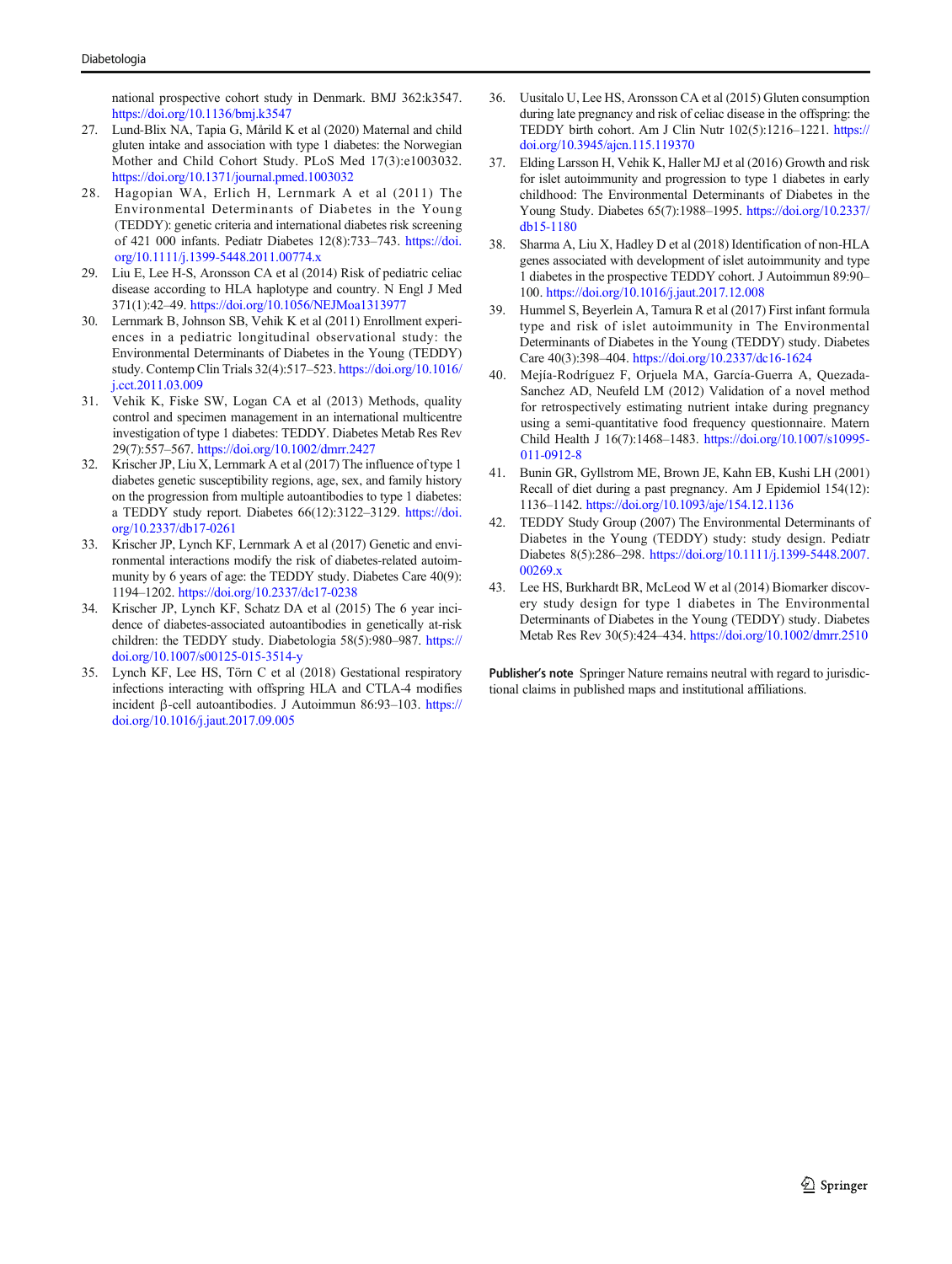|                                                            | IA          |                     |             | Non-IA       |     | T <sub>1</sub> D    | Non-T1D     |                     |
|------------------------------------------------------------|-------------|---------------------|-------------|--------------|-----|---------------------|-------------|---------------------|
| <b>Maternal Food</b><br>Consumption<br>(tertile cutpoints) | $\mathbf n$ | <b>Mean</b><br>(SD) | $\mathbf n$ | Mean<br>(SD) | n   | <b>Mean</b><br>(SD) | $\mathbf n$ | <b>Mean</b><br>(SD) |
| Gluten Foods<br>$(168, 247 \text{ g/day})$                 | 782         | 221<br>(108)        | 7617        | 220<br>(116) | 328 | 215<br>(94)         | 8071        | 220<br>(116)        |
| Non-Gluten Cereals<br>$(30, 64 \text{ g/day})$             | 782         | 57<br>(57)          | 7617        | 61<br>(73)   | 328 | 55<br>(49)          | 8071        | 61<br>(71)          |
| Fresh Milk<br>$(227, 515 \text{ g/day})$                   | 782         | 403<br>(300)        | 7615        | 416<br>(339) | 328 | 415<br>(330)        | 8069        | 415<br>(335)        |
| Sour Milk<br>$(53, 170 \text{ g/day})$                     | 782         | 148<br>(152)        | 7613        | 133<br>(146) | 328 | 144<br>(152)        | 8067        | 135<br>(146)        |
| <b>Cheese Products</b><br>$(30, 60 \text{ g/day})$         | 781         | 53<br>(47)          | 7612        | 53<br>(51)   | 327 | 50<br>(43)          | 8066        | 53<br>(51)          |
| Lean or Medium fat<br>Fish $(4, 14 \text{ g/day})$         | 781         | 13<br>(24)          | 7614        | 14<br>(25)   | 328 | 14<br>(31)          | 8067        | 14<br>(25)          |
| <b>Fatty Fish</b><br>$(5, 18 \text{ g/day})$               | 781         | 16<br>(22)          | 7616        | 17<br>(27)   | 328 | 15<br>(19)          | 8069        | 17<br>(27)          |

**ESM Table 1: Maternal food consumption in late pregnancy by offspring endpoint in the TEDDY study (N=8556)**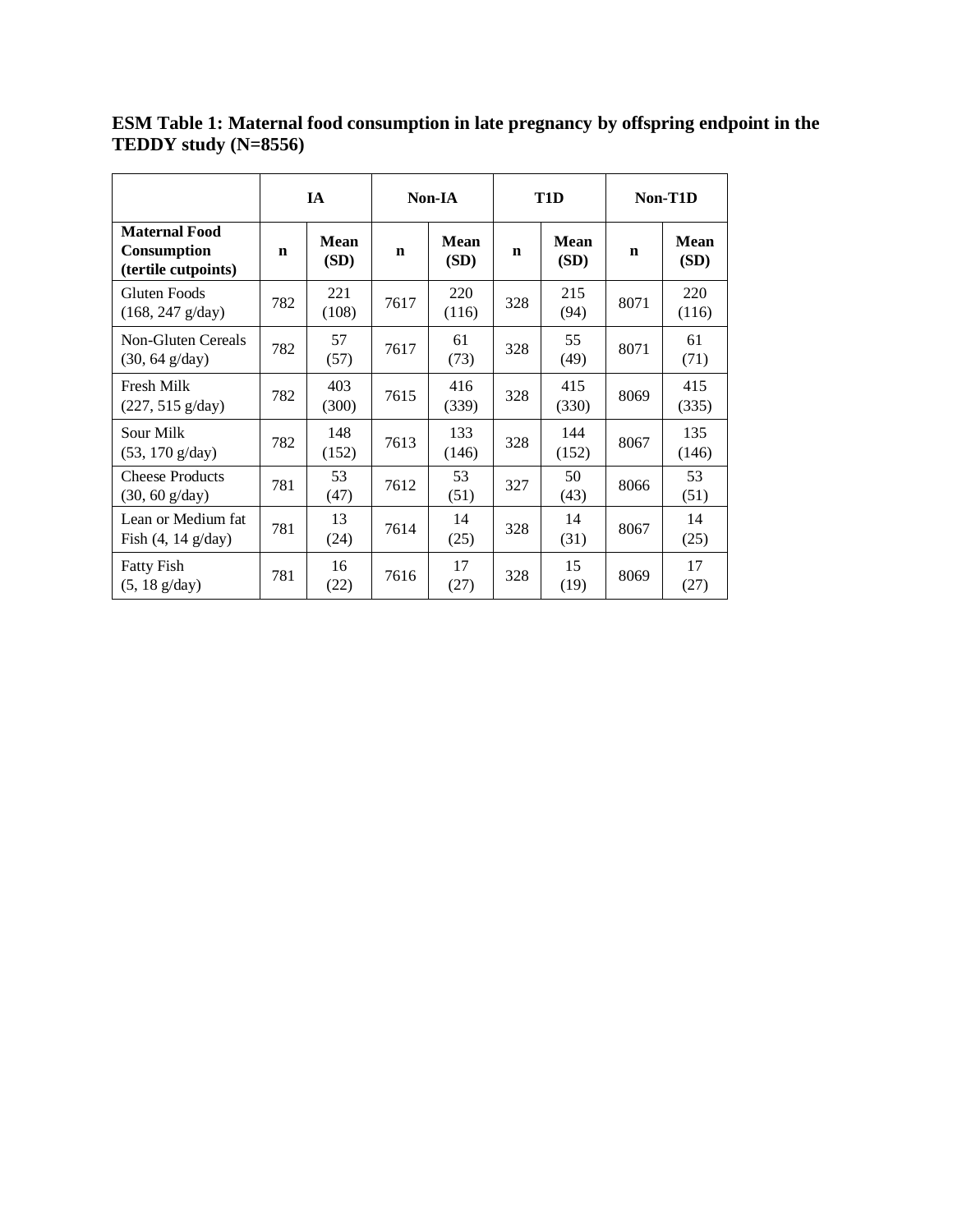|                                                     | Any Persistent Antibody (IA) |         | <b>IAA-first IA</b>    |         | <b>GADA-first IA</b> |         | T1D              |         |
|-----------------------------------------------------|------------------------------|---------|------------------------|---------|----------------------|---------|------------------|---------|
|                                                     | <b>HR (95% CI)</b>           | p-value | HR $(95\% \text{ CI})$ | p-value | HR (95% CI)          | p-value | HR (95% CI)      | p-value |
| $HLA (Ref=HLA-DR3/4)$                               |                              | < 0.001 |                        | < 0.001 |                      | < 0.001 |                  | < 0.001 |
| $HLA-DR4/4$                                         | 0.73(0.60, 0.88)             |         | 0.77(0.56, 1.06)       |         | 0.57(0.42, 0.78)     |         | 0.66(0.49, 0.88) |         |
| HLA-DR4/8                                           | 0.73(0.59, 0.89)             |         | 0.96(0.71, 1.31)       |         | 0.58(0.41, 0.82)     |         | 0.57(0.41, 0.80) |         |
| $HLA-DR3/3$                                         | 0.52(0.42, 0.64)             |         | 0.36(0.24, 0.55)       |         | 0.78(0.59, 1.02)     |         | 0.29(0.19, 0.43) |         |
| All Others                                          | 0.39(0.26, 0.59)             |         | 0.50(0.27, 0.93)       |         | 0.13(0.05, 0.37)     |         | 0.37(0.22, 0.64) |         |
| Gender (Ref=Female)                                 | 1.19(1.03, 1.37)             | 0.017   | 1.30(1.03, 1.64)       | 0.027   | 1.07(0.87, 1.33)     | 0.526   | 1.06(0.86, 1.32) | 0.585   |
| <b>First Degree Relative (Ref=No)</b>               | 2.33(1.91, 2.83)             | < 0.001 | 2.54(1.84, 3.50)       | < 0.001 | 2.36(1.76, 3.17)     | < 0.001 | 3.40(2.59, 4.48) | < 0.001 |
| <b>Probiotics Before 4 weeks</b><br>(Ref=No)        | 0.81(0.62, 1.04)             | 0.093   | 0.75(0.51, 1.12)       | 0.165   | 0.81(0.54, 1.22)     | 0.311   | $\cdot^1$        |         |
| <b>Gluten-Containing Foods Tertile</b><br>(Ref=Low) |                              | 0.990   |                        | 0.512   |                      | 0.351   |                  | .667    |
| Medium                                              | 0.99(0.83, 1.18)             |         | 0.85(0.63, 1.13)       |         | 1.21(0.93, 1.59)     |         | 0.96(0.73, 1.25) |         |
| High                                                | 1.00(0.83, 1.20)             |         | 0.95(0.71, 1.26)       |         | 1.08(0.82, 1.43)     |         | 0.88(0.67, 1.17) |         |

**ESM Table 2: Hazard ratios from stratified Cox proportional hazards model (strata=country) for gluten-containing foods.**

<sup>1</sup>Probiotics Before 4 weeks not included as covariate for T1D

HR = hazard ratio

 $CI = confidence interval$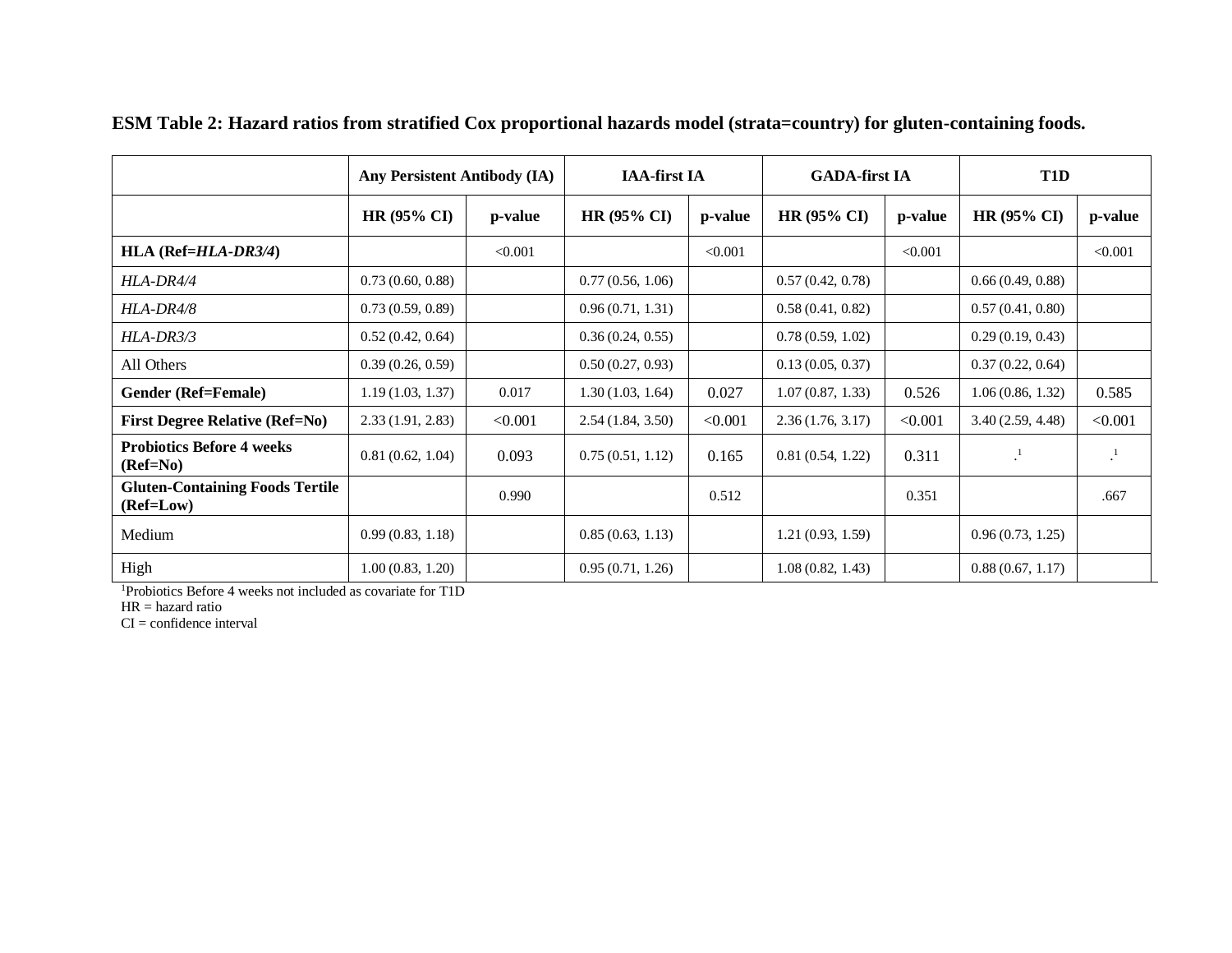# **The TEDDY Study Group**

Colorado Clinical Center: Marian Rewers, M.D., Ph.D., PI<sup>1,4,6,9,10</sup>, Aaron Barbour, Kimberly Bautista<sup>11</sup>, Judith Baxter<sup>8,911</sup>, Daniel Felipe-Morales, Kimberly Driscoll, Ph.D.<sup>8</sup>, Brigitte I. Frohnert, M.D.<sup>2,13</sup>, Marisa Stahl, M.D.<sup>12</sup>, Patricia Gesualdo<sup>2,6,11,13</sup>, Michelle Hoffman<sup>11,12,13</sup>, Rachel Karban<sup>11</sup>, Edwin Liu, M.D.<sup>12</sup>, Jill Norris, Ph.D.<sup>2,3,11</sup>, Stesha Peacock, Hanan Shorrosh, Andrea Steck, M.D.<sup>3,13</sup>, Megan Stern, Erica Villegas<sup>2</sup>, Kathleen Waugh<sup>6,7,11</sup>. University of Colorado, Anschutz Medical Campus, Barbara Davis Center for Childhood Diabetes.

**Finland Clinical Center:** Jorma Toppari, M.D., Ph.D., PI¥^1,4,10,13 , Olli G. Simell, M.D., Ph.D., Annika Adamsson, Ph.D.<sup>^11</sup>, Sanna-Mari Aaltonen<sup>^</sup>, Suvi Ahonen<sup>\*±§</sup>, Mari Åkerlund<sup>\*±§</sup>, Leena Hakola<sup>\*±</sup>, Anne Hekkala, M.D.<sup>µ¤</sup>, Henna Holappa<sup>µ¤</sup>, Heikki Hyöty, M.D., Ph.D.\*<sup>±6</sup>, Anni Ikonen<sup>µ¤</sup>, Jorma Ilonen, M.D., Ph.D.<sup>¥¶3</sup>, Sinikka Jäminki<sup>\*±</sup>, Sanna Jokipuu<sup>^</sup>, Leena Karlsson<sup>^</sup>, Jukka Kero M.D., Ph.D.<sup>¥^3, 13</sup>, Miia Kähönen<sup>µ¤11,13</sup>, Mikael Knip, M.D., Ph.D.<sup>\*\*</sup>, Minna-Liisa Koivikko<sup>µ¤</sup>, Merja Koskinen<sup>\*\*</sup>, Mirva Koreasalo\*<sup>±§2</sup>, Kalle Kurppa, M.D., Ph.D.\*<sup>±12</sup>, Jarita Kytölä\*<sup>±</sup>, Jutta Laiho, Ph.D.<sup>\*6</sup>, Tiina Latva-aho<sup>µ¤</sup>, Laura Leppänen<sup>^</sup>, Katri Lindfors, Ph.D.\*<sup>12</sup>, Maria Lönnrot, M.D., Ph.D.\*<sup>±6</sup>, Elina Mäntymäki<sup>^</sup>, Markus Mattila\*<sup>±</sup>, Maija Miettinen<sup>§2</sup>, Katja Multasuo<sup>µ¤</sup>, Teija Mykkänen<sup>µ¤</sup>, Tiina Niininen<sup>±</sup>\*<sup>11</sup>, Sari Niinistö<sup>§2</sup>, Mia Nyblom<sup>\*±</sup>, Sami Oikarinen, Ph.D.<sup>\*±6</sup>, Paula Ollikainen<sup>µ¤</sup>, Zhian Othmani<sup>¥</sup>, Sirpa Pohjola<sup>µ¤</sup>, Jenna Rautanen<sup>±§</sup>, Anne Riikonen<sup>\*±§2</sup>, Miia Pekkola<sup>\*±</sup>, Minna Romo^, Satu Simell, M.D., Ph.D.<sup>¥12</sup>, Aino Stenius<sup>µ¤11</sup>, Päivi Tossavainen, M.D.<sup>µ¤</sup>, Mari Vähä-Mäkilä<sup>¥</sup>, Eeva Varjonen<sup>^11</sup>, Riitta Veijola, M.D., Ph.D.<sup>µ¤13</sup>, Irene Viinikangas<sup>µ¤</sup>, Suvi M. Virtanen, M.D., Ph.D.\*<sup>±§2</sup>. <sup>¥</sup>University of Turku, \*Tampere University, <sup>µ</sup>University of Oulu, ^Turku University Hospital, Hospital District of Southwest Finland, <sup>±</sup>Tampere University Hospital, ¤Oulu University Hospital, §Finnish Institute for Health and Welfare, Finland, <sup>¶</sup>University of Kuopio.

Georgia/Florida Clinical Center: Jin-Xiong She, Ph.D., PI<sup>1,3,4,10</sup>, Desmond Schatz, M.D.<sup>\*4,7,8</sup>, Diane Hopkins<sup>11</sup>, Leigh Steed<sup>11,12,13</sup>, Jennifer Bryant<sup>11</sup>, Katherine Silvis<sup>2</sup>, Michael Haller, M.D.<sup>\*13</sup>, Melissa Gardiner<sup>11</sup>, Richard McIndoe, Ph.D., Ashok Sharma, Stephen W. Anderson, M.D.<sup>^</sup>, Laura Jacobsen, M.D.\*<sup>13</sup>, John Marks, DHSc.\*11,13, P.D. Towe\*. Center for Biotechnology and Genomic Medicine, Augusta University. \*University of Florida, Pediatric Endocrinology. ^Pediatric Endocrine Associates, Atlanta.

Germany Clinical Center: Anette G. Ziegler, M.D., PI<sup>1,3,4,10</sup>, Ezio Bonifacio Ph.D.\*, Cigdem Gezginci, Anja Heublein, Eva Hohoff<sup>¥2</sup>, Sandra Hummel, Ph.D.<sup>2</sup>, Annette Knopff<sup>7</sup>, Charlotte Koch, Sibylle Koletzko, M.D.<sup>¶12</sup>, Claudia Ramminger<sup>11</sup>, Roswith Roth, Ph.D.<sup>8</sup>, Jennifer Schmidt, Marlon Scholz, Joanna Stock<sup>8,11,13</sup>, Katharina Warncke, M.D.<sup>13</sup>, Lorena Wendel, Christiane Winkler, Ph.D.<sup>2,11</sup>. Forschergruppe Diabetes e.V. and Institute of Diabetes Research, Helmholtz Zentrum München, Forschergruppe Diabetes, and Klinikum rechts der Isar, Technische Universität München. \*Center for Regenerative Therapies, TU Dresden, <sup>1</sup>Dr. von Hauner Children's Hospital, Department of Gastroenterology, Ludwig Maximillians University Munich, <sup>¥</sup>University of Bonn, Department of Nutritional Epidemiology.

**Sweden Clinical Center:** Åke Lernmark, Ph.D., PI<sup>1,3,4,5,6,8,9,10</sup>, Daniel Agardh, M.D., Ph.D.<sup>6,12</sup>, Carin Andrén Aronsson, Ph.D.<sup>2,11,12</sup>, Maria Ask, Rasmus Bennet, Corrado Cilio, Ph.D., M.D.<sup>6</sup>, Susanne Dahlberg, Emelie Ericson-Hallström, Annika Björne Fors, Lina Fransson, Thomas Gard, Monika Hansen, Susanne Hyberg, Fredrik Johansen, Berglind Jonsdottir, M.D., Ph.D.<sup>11</sup>, Helena Elding Larsson, M.D., Ph.D.<sup>6,13</sup>, Marielle Lindström, Markus Lundgren, M.D., Ph.D.<sup>13</sup>, Marlena Maziarz, Ph.D., Maria Månsson Martinez, Jessica Melin<sup>11</sup>, Zeliha Mestan, Caroline Nilsson, Kobra Rahmati, Anita Ramelius, Falastin Salami, Anette Sjöberg, Birgitta Sjöberg, Carina Törn, Ph.D.<sup>3</sup>, Ulrika Ulvenhag, Terese Wiktorsson, Åsa Wimar<sup>13</sup>. Lund University.